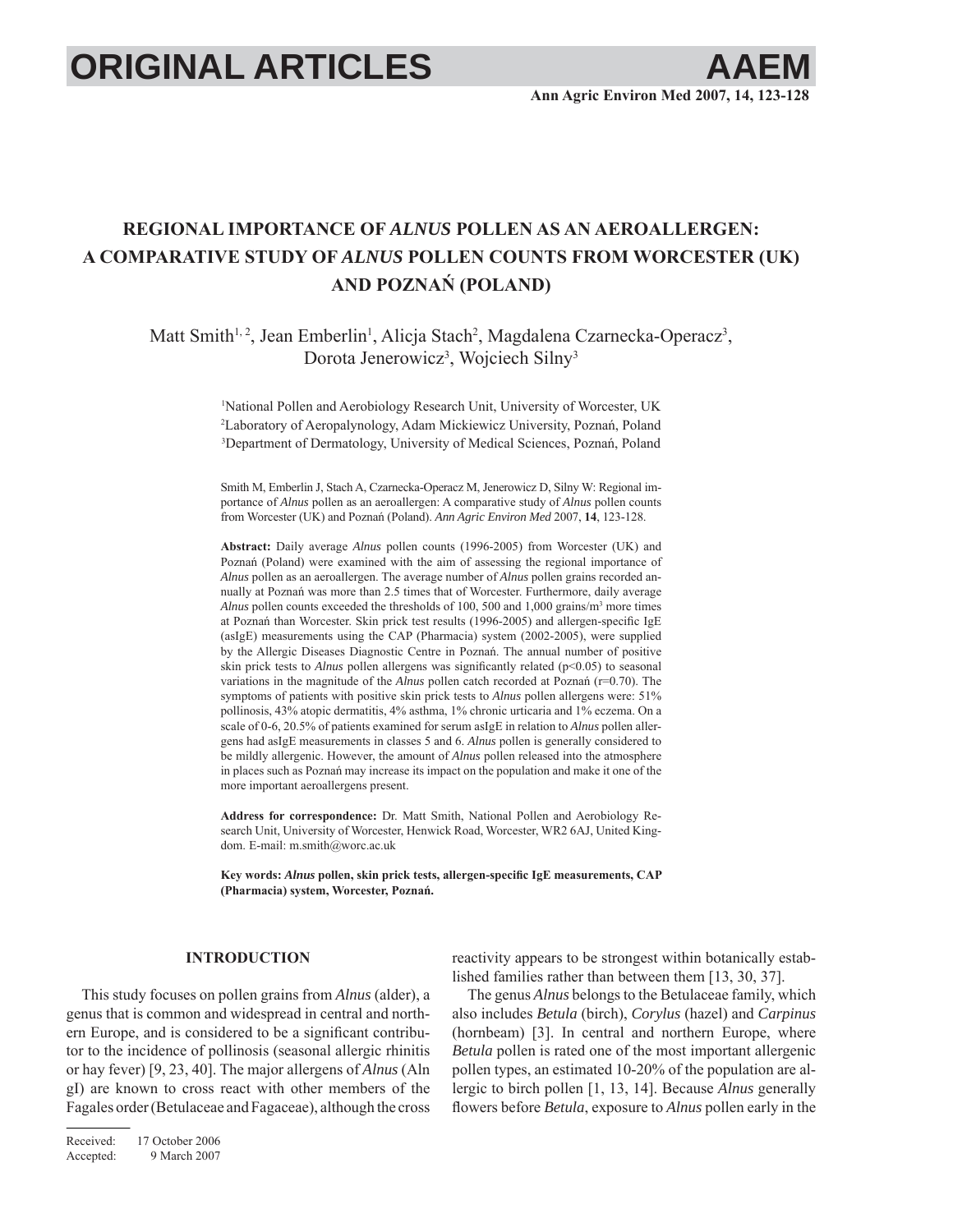spring can prime sensitised individuals. Although believed to be only mildly allergenic (the minimum threshold for clinical symptoms has been reported as 50 *Alnus* pollen grains/m3 daily average) a severe alder pollen season can elicit stronger reactions to birch pollen and effectively extend the birch pollen season [12, 13, 37, 41].

Aerobiologists have often measured and reported quantities of airborne pollen (pollen counts) as a service to allergy sufferers [6, 28, 35]. A range of factors needs to be considered when deciding which airborne pollen types are the most important, these include allergenic capacity, but also the amount of pollen released into the atmosphere [16, 30]. It is therefore important to examine spatial variations in the magnitude of the airborne catch and attempt to quantify the relative importance of different allergenic pollen types for different regions. The aim of this paper is to assess the contrasting regional importance of *Alnus* pollen as an aeroallergen by examining alder pollen counts from two sites, Worcester (UK) and Poznań (Poland), which have different biogeographical and climatic regimes.

## **METHODS**

**Pollen monitoring sites.** The two cities, Worcester and Poznań, featured in this study are situated in regions where agriculture is a major activity [7, 38]. The City of Worcester (population 93,358) is the administrative seat of the county of Worcestershire (population 542,107) [34]. *Alnus* pollen data for Worcester were obtained from the National Pollen and Aerobiology Research Unit. The trap is situated on the roof of the main building of the University of Worcester (52 $\degree$  11' N, 002 $\degree$  14' W) at a height of 10 m. The pollen-monitoring site is approximately 1.4 km from the centre of Worcester.

Poznań (population 578,235) is the capital of Wielkopolska (population 3,350,437), a region situated in midwestern Poland [20]. *Alnus* data for Poznań were collected by the Laboratory of Aeropalynology at Adam Mickiewicz University. In 1996, the trap in Poznań was situated in an old district of the city at a height of 36 m (52˚24΄N, 16˚55΄E). However, from 1997-2005 the trap was sited on the roof of a 13 story university students' dormitory (52˚24΄N, 16˚53΄E) at a height of about 33 m, approximately 1 km southwest of the city centre [7]. The two *Alnus* pollen data sets from Poznań were spliced together to make a single dataset running from 1996-2005.

**Climate.** The United Kingdom has a temperate climate but is considerably warmer than some locations at similar latitudes, such as central Poland, because of the maritime influence. The weather in the UK has a tendency to fluctuate rapidly due to the influence throughout the year of low-pressure zones moving in from the Atlantic [18]. In Worcester, the mean temperature for January and July is 3.5ºC and 16ºC respectively, and mean annual rainfall is approximately 600 mm (1971-2000 average) [32]. Poland

has a temperate continental climate and as a result has colder winters and warmer summers than the UK. Mean January and July temperatures in Poznań are -1.4ºC and 19.2ºC respectively, and mean annual precipitation is approximately 500 mm [7, 40].

*Alnus* **pollen data.** Daily average *Alnus* pollen counts from 1996-2005 were collected at both sites by Burkard volumetric spore traps of the Hirst design [21]. The methodology used for collecting the *Alnus* pollen data at Worcester followed the standard method of the UK National Pollen Monitoring Network, described in the British Aerobiology Federation (BAF) guide for trapping and counting airborne pollen and spores [4]. In Poznań, 2 different counting methods have been employed. From 1995-1999 pollen data were collected following the methods outlined by Stach [40] where pollen grains were counted along 12 latitudinal transects. From 2000-2005 this method was changed and pollen grains were counted along 4 longitudinal transects, which were divided into 2 mm (1 hourly) intervals.

In the UK the genus *Alnus* is naturally represented by *Alnus glutinosa*, although *A. cordata* and *A. incana* are frequently introduced as ornamental species [36]. *Alnus* typically flowers in the UK, during February, March and April [19]. In Poland, there are 3 species of alder: *Alnus glutinosa*, *A. incana* and *A. viridis* (rare). Flowering usually begins at the end of February or the beginning of March, and lasts until April [26, 41]. *Alnus* incana typically flowers first, followed by *A. glutinosa* about 2 weeks later. However, in years when spring warming occurs rapidly, both *Alnus glutinosa* and *A. incana* can flower simultaneously, which may affect the length of the *Alnus* pollen season [25, 27].

**Defining the limits of the** *Alnus* **pollen season.** A number of methods have been used over the years for defining the start and end dates of pollen seasons. The methods considered in this study included the  $\Sigma$ 75 and  $\Sigma$ 100 methods, whereby the start of the pollen season is calculated as the day when the cumulative daily count reaches a certain figure (75 or 100 pollen grains)  $[1, 10, 11]$ . These methods are mostly used for defining the start of the season and not the end, and were therefore not used. Also considered, were the 90% [33], 95% [17] and 98% [14] methods. These techniques are retrospective, and define the pollen season as the period in which a certain percentage of the total seasons catch occurred.

Start dates calculated using the 90% method produced the lowest standard deviation, which is the technique described by Jato *et al.* [24] for selecting the method to be used for defining the start dates of *Alnus* pollen seasons. Furthermore, it is known that the 90% method is suitable for use with taxa that flower early in the spring, like *Alnus* [27]. Unfortunately, the use of this method omitted a number of noteworthy *Alnus* pollen counts from the Poznań dataset (counts in excess of 100 *Alnus* pollen grains/m<sup>3</sup>). As the aim of this study is to assess the regional importance of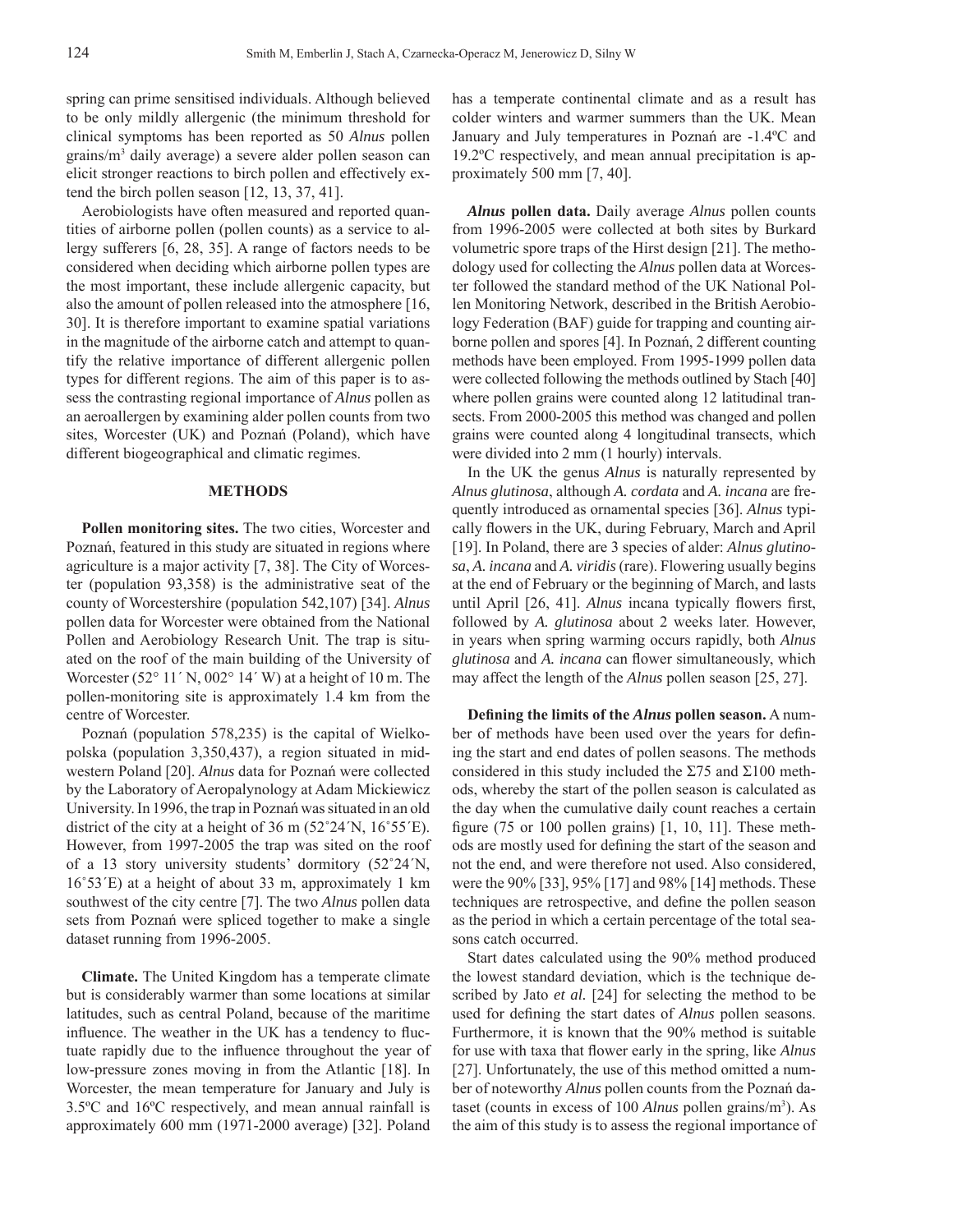

**Figure 1.** Start dates of *Alnus* pollen seasons in Worcester and Poznań from 1996-2005. Season defined using 98% method.

*Alnus* pollen as an aeroallergen, it was decided to employ a method that would leave the maximum number of data points in the analysis. It was, therefore, decided to use the 98% method, whereby the start is defined as the day when 1% of the season's catch had been recorded and the end occurs when 99% of the total catch had been reached.

**Clinical data.** The Allergic Diseases Diagnostic Centre at the Department of Dermatology, University of Medical Sciences in Poznań, which draws on patients from the Wielkopolska region, supplied the clinical data. Skin prick tests (SPTs) were carried out on patients with allergy symptoms who attended the Allergic Diseases Diagnostic Centre from 1996-2005. SPTs were performed using the airborne set of allergens, including *Alnus* sp. allergen, from Nexter/Allergopharma, Reinbek, Germany. As a positive control, histamine hydrochloride was used (1:1,000) and as a negative control  $-0.9\%$  saline solution. SPTs were carried out on the inner forearm, and a drop of each extract solution was placed on the skin. The skin was then pricked through the drop using the tip of a Morrow-Brown lancet. A positive SPT result was defined as an allergen wheal with mean diameter at least equal to the mean diameter of histamine wheal [8]. Pearson correlation analysis was used to determine whether a relationship existed between SPTs carried out at the Allergic Diseases Diagnostic Centre and the amount of *Alnus* pollen recorded in a season at Poznań.

Measurements of allergen-specific IgE (asIgE) were carried out using the fluoroenzyme immunoassay (FEIA) CAP system by Pharmacia. CAP (Pharmacia) tests are an updated version of the Radio Allergo Sorbent Test (RAST) which has been the standard technique for measuring asIgE antibodies in human serum or plasma [42]. ImmunoCAP asIgE measures  $IgE$  antibodies to specific allergens. Specific IgE appears in human serum or plasma as a result of sensitisation to an allergen and can be detected following exposure. The CAP tests were carried out on samples from patients from 2001-2005. Venous blood was collected and the serum separated by centrifugation. Specimens that needed to be kept for later assay were stored at -70°C. Repeated freezing and thawing was avoided.



**Figure 2.** Duration of *Alnus* pollen seasons in Worcester and Poznań from 1996-2005. Season defined using 98% method.

#### **RESULTS**

Analysis of temporal variations in *Alnus* pollen seasons at Worcester and Poznań (Fig. 1) shows that the *Alnus* pollen season generally starts earlier in Worcester than in Poznań. There is also a trend toward earlier *Alnus* pollen seasons at the 2 sites, but this trend is no longer evident when data from 1996 (the year that recorded the latest season start in the 2 cities) are removed from the analysis. In actual fact, *Alnus* pollen seasons in Poznań show a trend toward later starts when 1996 is omitted from the study. Further investigation shows that there is also a trend toward longer *Alnus* pollen seasons in both Worcester and Poznań (Fig. 2). Interestingly, this trend toward longer *Alnus* pollen seasons is still present at the 2 sites when data from 1996 are removed from the investigation.

Examination of cumulative totals of pollen grains recorded during the season is a measure of season severity. In Worcester, the lowest amount of *Alnus* pollen recorded in a season was 686 grains in 2001, and the highest was 3,407 grains in 2004. The 1996-2005 mean at Worcester was 1,363 *Alnus* pollen grains. The lowest number of *Alnus* pollen grains recorded in a season in Poznań was similar to that of Worcester (727 grains in 2002), but the highest amount recorded in Poznań was far in excess of the highest catch at Worcester (15,011 grains in 1998). The average (1996-2005 mean) number of *Alnus* pollen grains recorded during a season in Poznań was 3,599, but without data from 1998 this figure was lowered to 2,331 *Alnus* pollen grains which was still higher than the Worcester average (Fig. 3).

The magnitude of daily catches of *Alnus* pollen in Worcester and Poznań were also compared. The number of times that the daily average *Alnus* pollen counts exceeded a certain threshold were noted and evaluated (Tables 1 and 2). In Poznań, the *Alnus* pollen count was  $\geq 100$  grains/m<sup>3</sup> on 57 occasions. Furthermore, 17 of the Poznań counts were  $\geq$ 500 *Alnus* pollen grains/m<sup>3</sup> and 5 of these were  $\geq$ 1,000 Alnus pollen grains/m<sup>3</sup>. In Worcester, the daily average *Alnus* pollen count was  $\geq 100$  grains/m<sup>3</sup> on only 27 occasions and never exceeded the other 2 thresholds.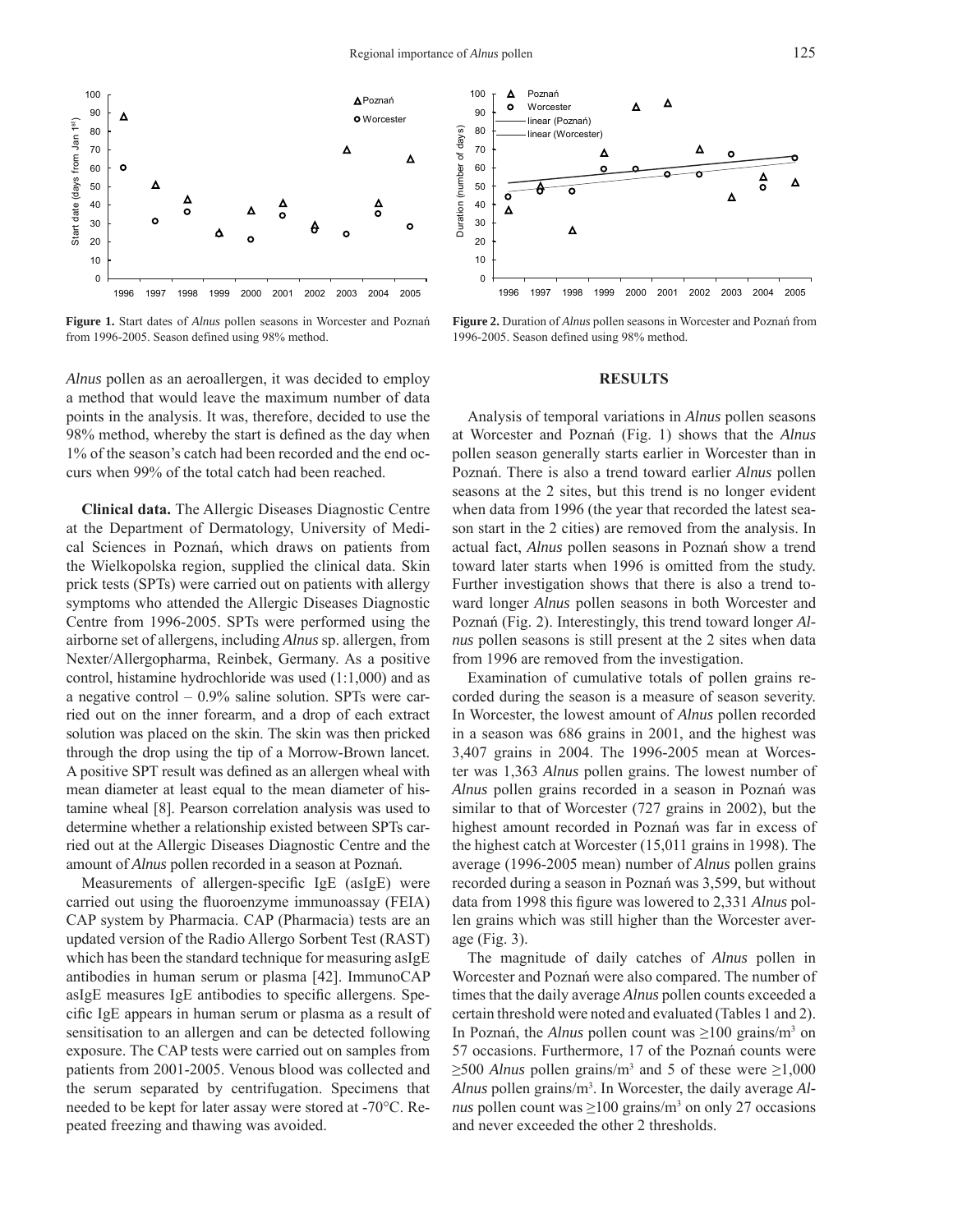

**Figure 3.** Total season counts of airborne *Alnus* pollen in Worcester and in Poznań from 1996-2005. Season defined using 98% method.

The results of SPTs carried out at the Allergic Diseases Diagnostic Centre between 1996-2005 show that the number of patients to have positive SPT results each year to alder pollen allergens is related to the amount of *Alnus* pollen recorded annually in Poznań ( $r = 0.70$ ,  $p \le 0.05$ ). Approximately 11% of people given SPTs for pollen allergens  $(n = 5,032)$  tested positive to tree pollen, and 430 of these were SPT positive to *Alnus* pollen. The percentages of positive SPT reactions varied annually but were not significantly related to the amount of *Alnus* pollen recorded in a season. The symptoms of patients with positive SPTs to alder pollen allergens can be broken down as follows: 51%



**Figure 4.** Positive SPT and percentage of positive SPT reactions to alder pollen allergens and in patients attending Allergic Diseases Diagnostic Centre at the Department of Dermatology, University of Medical Sciences in Poznań.

pollinosis, 43% atopic dermatitis, 4% asthma, 1% chronic urticaria and 1% eczema (Fig. 4).

The results of serum allergen specific IgE measurements in relation to alder pollen allergens taken from patients attending the Allergic Diseases Diagnostic Centre in Poznań between 2001-2005 are expressed as antibodies class ranging from 0-6 (Tab. 3).

The results show that 73.5% of patients examined for serum allergen-specific IgE in relation to *Alnus* pollen allergens had asIgE measurements in classes 2, 3 and 4, and that 20.5% had asIgE measurements to alder pollen allergens in classes 5 and 6.

**Table 1.** Frequency of *Alnus* pollen counts above certain thresholds recorded at Worcester.

| Daily <i>Alnus</i> pollen counts | 1996 | 1997 | 1998 | 1999         | 2000 | 2001 | 2002 | 2003 | 2004 | 2005 | Sum |
|----------------------------------|------|------|------|--------------|------|------|------|------|------|------|-----|
| $>100$ grains/m <sup>3</sup>     |      |      |      |              |      |      |      |      |      |      | 27  |
| $>500$ grains/m <sup>3</sup>     |      |      |      |              |      |      |      |      |      |      |     |
| $>1000$ grains/m <sup>3</sup>    |      |      |      | $\mathbf{U}$ |      |      |      |      |      |      |     |

**Table 2.** Frequency of *Alnus* pollen counts above certain thresholds recorded at Poznań.

| Daily <i>Alnus</i> pollen counts | 1996 | 1997 | 1998 | 1999 | 2000         | 2001     | 2002     | 2003 | 2004 | 2005 | Sum |
|----------------------------------|------|------|------|------|--------------|----------|----------|------|------|------|-----|
| $>100$ grains/m <sup>3</sup>     |      |      |      |      | U            |          |          |      |      |      |     |
| $>500$ grains/m <sup>3</sup>     |      |      |      | ∼    |              | $\theta$ | $\theta$ |      |      |      |     |
| $>1000$ grains/m <sup>3</sup>    |      |      | 4    |      | $\mathbf{U}$ | $\theta$ | $\theta$ |      |      |      |     |

Table 3. Results of serum allergen-specific IgE (asIgE) measurements in relation to alder pollen allergens in patients attending Allergic Diseases Diagnostic Center, Department of Dermatology, University of Medical Sciences in Poznań between 2001-2005.

| Year | Number of            | Antibodies class/concentration (kU/ml) |               |              |               |              |             |          |  |  |  |
|------|----------------------|----------------------------------------|---------------|--------------|---------------|--------------|-------------|----------|--|--|--|
|      | examined<br>patients | $0$ (<0.35)                            | $1(0.35-0.7)$ | $2(0.7-3.5)$ | $3(3.5-17.5)$ | $4(17.5-50)$ | $5(50-100)$ | 6 (>100) |  |  |  |
| 2001 | 12                   |                                        |               | $\Omega$     |               |              |             |          |  |  |  |
| 2002 | 36                   |                                        |               |              |               | 10           |             |          |  |  |  |
| 2003 | 13                   |                                        |               |              |               |              |             | 4        |  |  |  |
| 2004 | н                    |                                        |               |              |               |              |             |          |  |  |  |
| 2005 | 16                   |                                        |               |              |               |              |             | $\theta$ |  |  |  |

Classes 0-1 – result considered negative; classes 2-6 – result considered positive.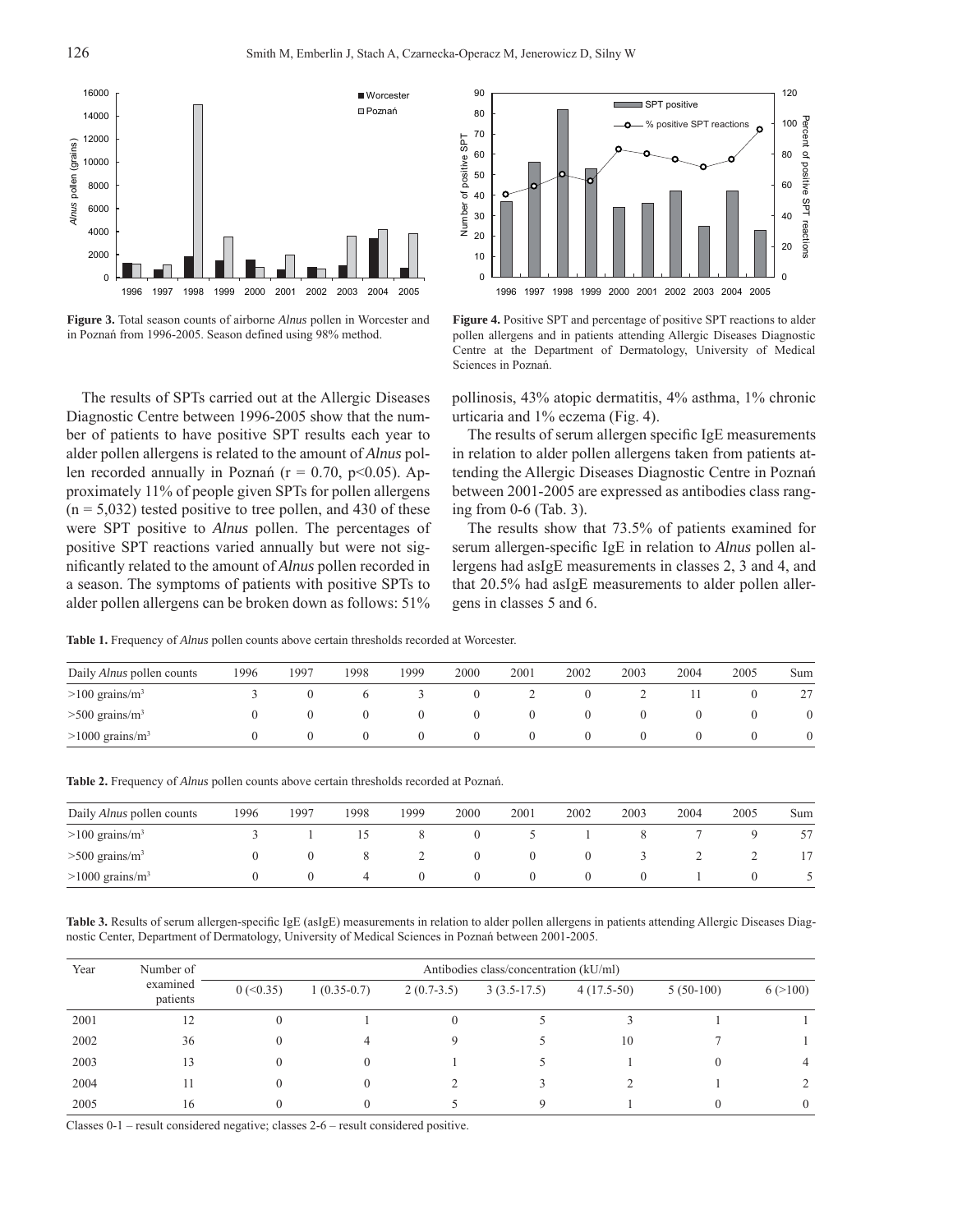### **DISCUSSION**

A study into *Betula* pollen counts at Poznań and Derby (UK) by Corden *et al.* [7] showed that the birch pollen season usually started earlier in Derby than Poznań. This is similar to the results of this study which show that the *Alnus* pollen season usually starts earlier in Worcester than Poznań, a phenomenon that is probably related to the higher winter temperatures experienced in Worcester caused by the maritime influence on the UK's climate  $[7]$ .

This paper does not examine trends in the timing or severity of *Alnus* pollen seasons per se, but it is important to consider temporal variations in pollen seasons when taking into account allergy sufferers. Jäger *et al.* [23] showed that *Alnus* exhibits a wide variation with regard to flowering time and pollen production, and that start days of *Alnus* pollen seasons are getting earlier. This study has not shown whether *Alnus* pollen seasons at Worcester and Poznań are getting earlier, a trend does exist, but it is removed when data from 1996 are omitted from the analysis.

This investigation has shown, however, that there is a trend toward longer *Alnus* pollen seasons in both Worcester and Poznań, which could have a detrimental affect on allergy sufferers. This may be related to increases in global average surface temperatures over the last century. In Europe, warmer temperatures produced the warmest decade (1990-1999) on instrumental record, annually and for winter [2, 22]. Such increases in temperature have caused the length of the growing season to increase, on average, by about 10-days since the early 1960s [22, 31].

A number of tree species including *Betula* exhibit cyclic patterns of alternating high followed by low pollen production years [13, 14, 29]. These rhythmic patterns are sometimes interrupted or broken by asynchronous years [13, 39], which may explain why there was not such a distinctive pattern for *Alnus* at either Worcester or Poznań.

The results show that Poznań has more severe *Alnus* pollen seasons than Worcester. The average number of *Alnus* pollen grains recorded annually at Poznań is more than two and a half times that of Worcester. Furthermore, analysis of daily data shows that Poznań had more than twice the number of daily average *Alnus* pollen counts above 100 grains/m3 than Worcester, and that *Alnus* pollen counts at Poznań exceeded 500 grains/m<sup>3</sup> on 17 occasions and 1,000 grains/m<sup>3</sup> on 5 occasions (counts at Worcester did not exceed either of these higher thresholds). Variations in the magnitude of *Alnus* pollen counts should therefore be reflected in the amount of importance given to this pollen type in this region.

This study has also examined clinical data supplied by the Allergic Diseases Diagnostic Centre in Poznań. The results show that the number of positive SPTs to alder pollen allergens recorded annually is related to seasonal variations in the magnitude of *Alnus* pollen counts recorded at Poznań. The symptoms of allergic diseases such as pollinosis are irritating and can be debilitating. Such disorders can impact significantly on a person's quality of life and can have high socio-economic costs; either directly through treatment or indirectly through decreased productivity caused by absence from education or work or by impaired performance [5, 15]. More than half (51%) of the patients who had a positive response to alder pollen allergens showed symptoms of pollinosis; other symptoms included atopic dermatitis (43%), asthma (4%), chronic urticaria  $(1\%)$  and eczema  $(1\%)$ .

Measuring circulating IgE antibodies to specific allergens provides an objective measurement of the sensitisation to the suspected allergen, including airborne allergens. The method allows quantitative measurements of a wide range of specificities representing all or individual allergenic components of an allergen source. Measuring specific IgE levels helps identify provoking allergens and predict the risk of developing allergy in the future, and guides clinical decisions. The results of this study show that the majority (73.5%) of patients in Poznań examined for serum allergen-specific IgE in relation to *Alnus* pollen allergens had asIgE measurements in classes 2, 3 and 4, and that a significant number  $(>20\%)$  had asIgE measurements in the highest 2 classes (classes 5 and 6). It should be noted, however, that the diagnostic performance of CAP varies in an allergen specific manner, and CAP scores do not always correlate with clinical severity [42].

*Alnus* pollen is considered mildly allergenic, especially in areas such as the United Kingdom where the magnitude of daily and annual counts is relatively low. However, the major allergens of *Alnus* pollen are known to cross react with the major allergens of *Betula*. Exposure to *Alnus* pollen early in the spring can therefore prime sensitised individuals, eliciting stronger reactions to birch pollen and extend the birch pollen season [12, 13]. Furthermore, the amount of alder pollen released into the atmosphere in places such as Poznań may effectively increase its allergenic capacity and make it one of the more important aeroallergens present.

#### **Acknowledgements**

This work was partly funded by the European Union's Sixth Framework Programme through the Marie Curie Actions Transfer of Knowledge Development Scheme, European project MTKD-CT-2004-003170, and Polish Ministry of Education and Science Grant No. 128/E-366/6 PR UE/DIE265.

#### **REFERENCES**

1. Adams-Groom B, Emberlin J, Corden JM, Millington W, Mullins J: Predicting the start of the *Betula* pollen season at London, Derby and Cardiff, United Kingdom, using a multiple regression model, based on data from 1987 to 1997. *Aerobiologia* 2002, **18**, 117-123.

2. Ahas R, Aasa A, Menzel A, Fedotova VG, Scheifinger H: Changes in European spring phenology. *Int J Climatol* 2002, **22**, 1727-1738.

3. APGII: An update of the Angiosperm Phylogeny Group classification for the orders and families of flowering plants: APG II. *Bot J Linn Soc* 2003, **141(4)**, 399-436.